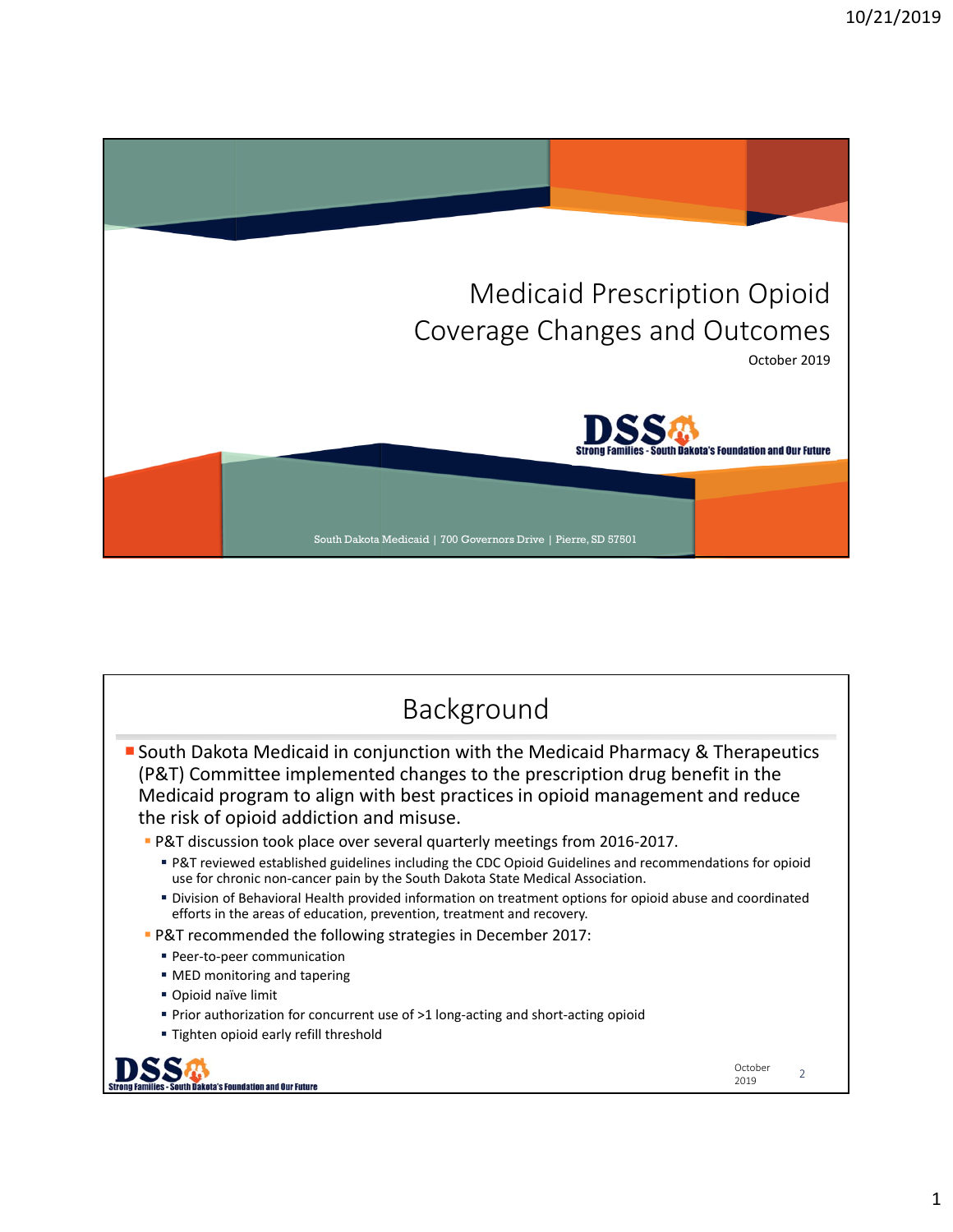

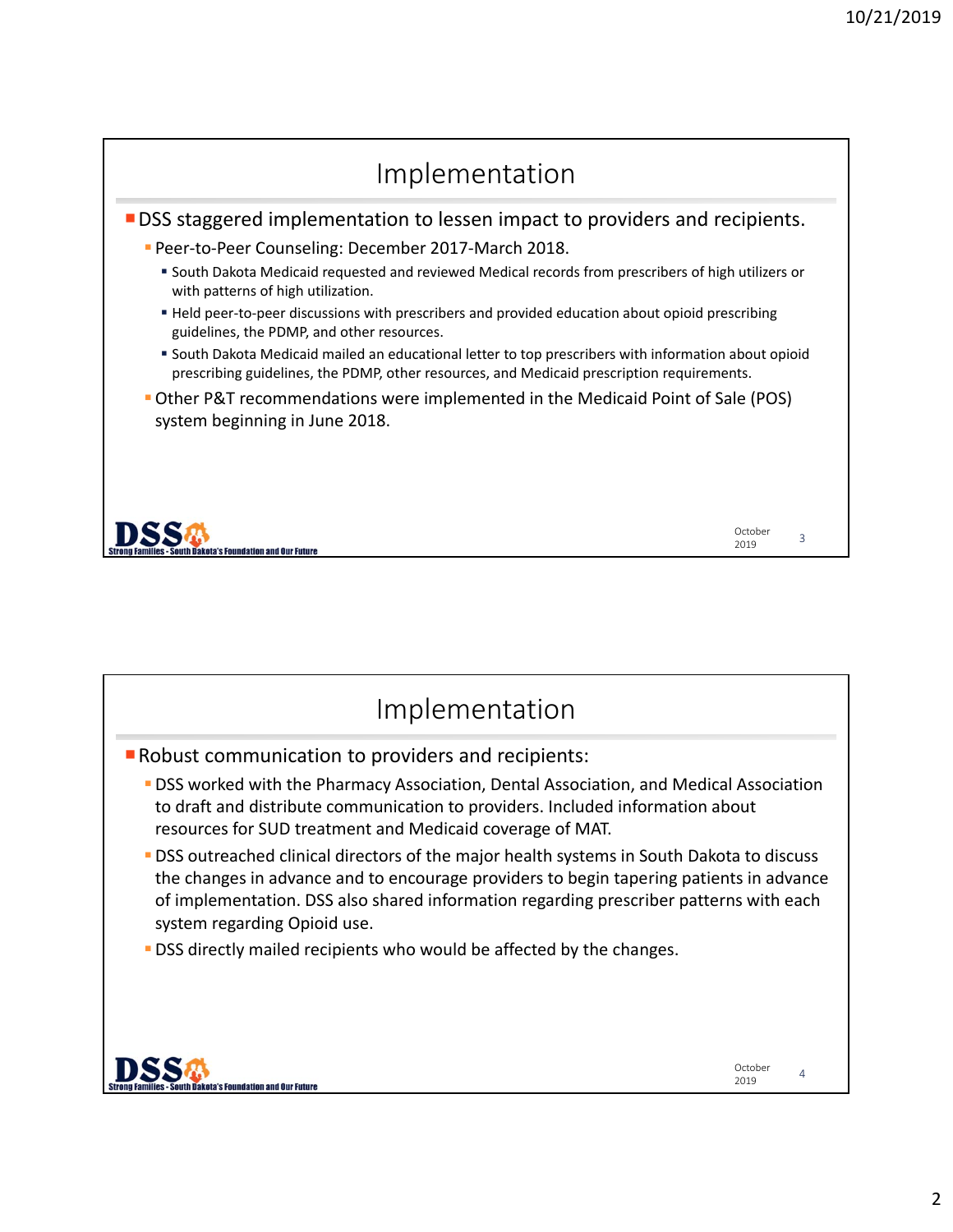

| System Edits                                                                                                                                                                                                                                                                                                |                 |   |
|-------------------------------------------------------------------------------------------------------------------------------------------------------------------------------------------------------------------------------------------------------------------------------------------------------------|-----------------|---|
| 3. Opioid Naïve Limit                                                                                                                                                                                                                                                                                       |                 |   |
| <b>-</b> Recipients who have not filled a prescription for an opioid prescription within the<br>previous 60 days will only be allowed an initial fill of a seven (7) day supply and a<br>maximum 60 morphine equivalent dose (MED).                                                                         |                 |   |
| <b>• Patients with a terminal diagnosis receive an automatic prior authorization.</b>                                                                                                                                                                                                                       |                 |   |
| Implemented August 1, 2018.                                                                                                                                                                                                                                                                                 |                 |   |
| 4. Morphine Equivalent Dose (MED) Maximum                                                                                                                                                                                                                                                                   |                 |   |
| <b>Beginning October 1, 2018, Medicaid patients requiring a new or renewal prescription</b><br>for morphine equivalent dosing greater than 300 MEDs per day will require prior<br>authorization with a 10% tapering schedule each month until target MED level of 90<br>MEDs is reached on October 1, 2019. |                 |   |
| <b>• Patients with a terminal diagnosis receive an automatic prior authorization.</b>                                                                                                                                                                                                                       |                 |   |
| <b>Examplemented October 1, 2019</b>                                                                                                                                                                                                                                                                        |                 |   |
|                                                                                                                                                                                                                                                                                                             | October<br>2019 | 6 |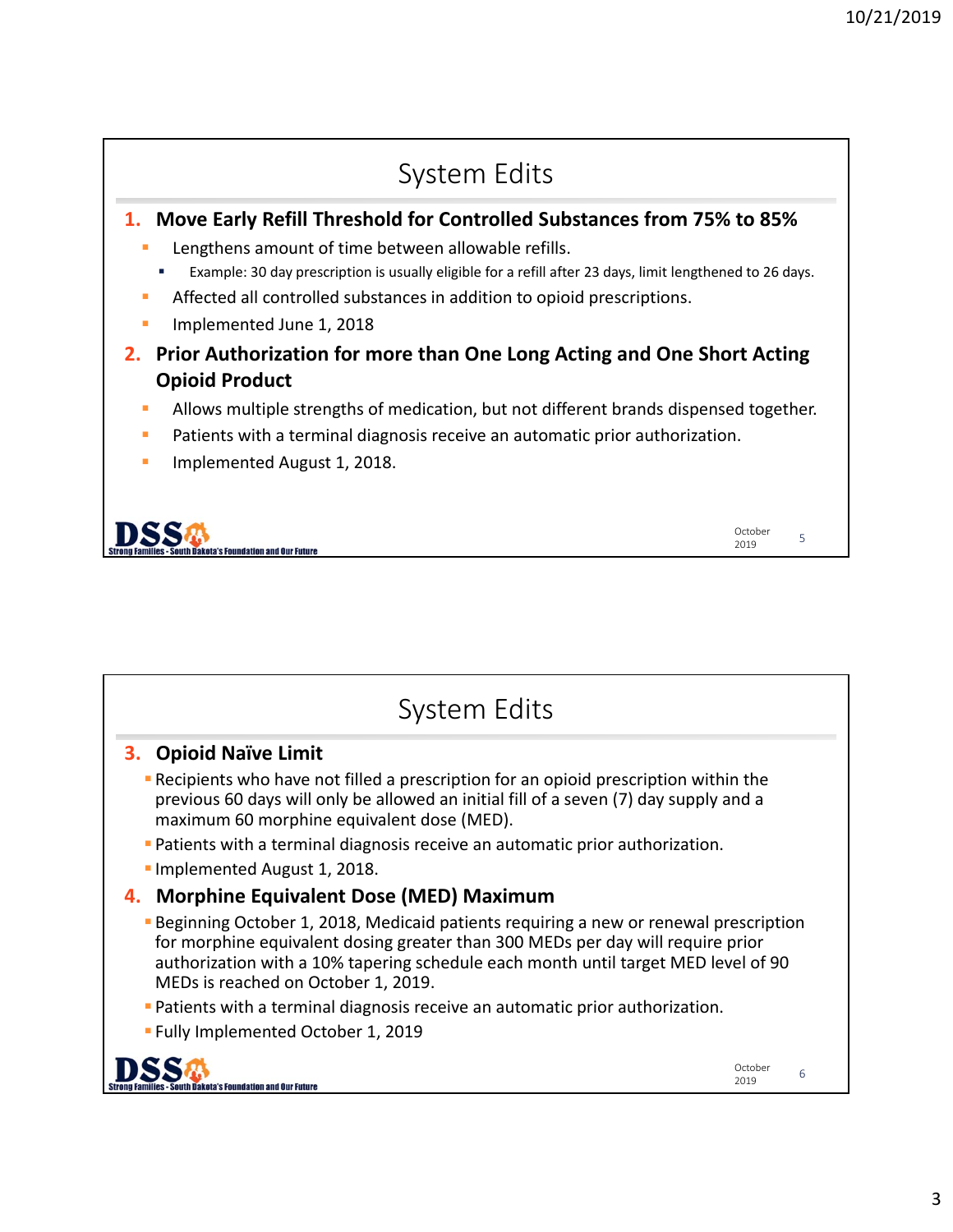